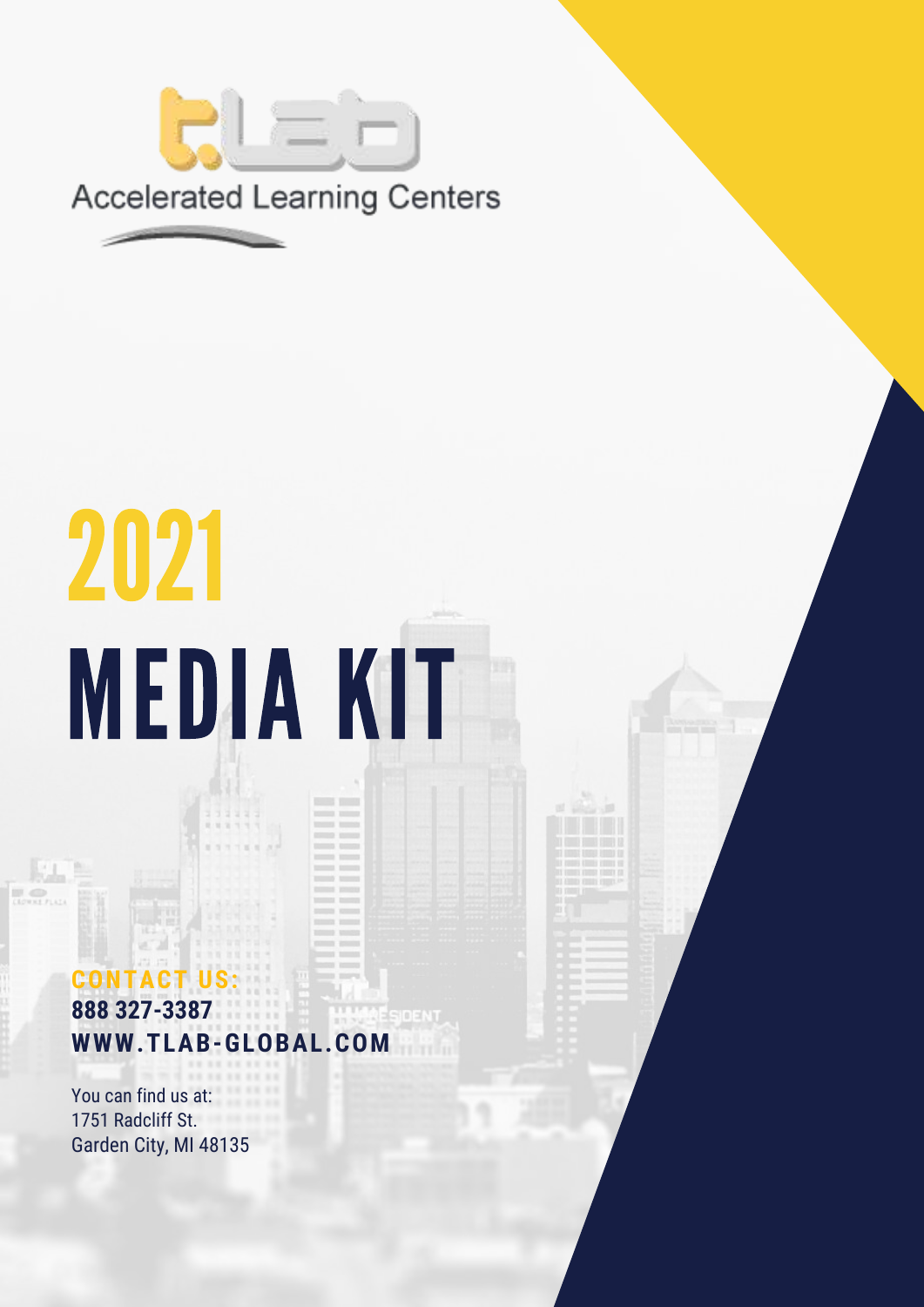## TABLE OF CONTENTS

About Us Academic Program Fact Sheet Frequently Asked Questions Our Partners Contact Information Board of Directors

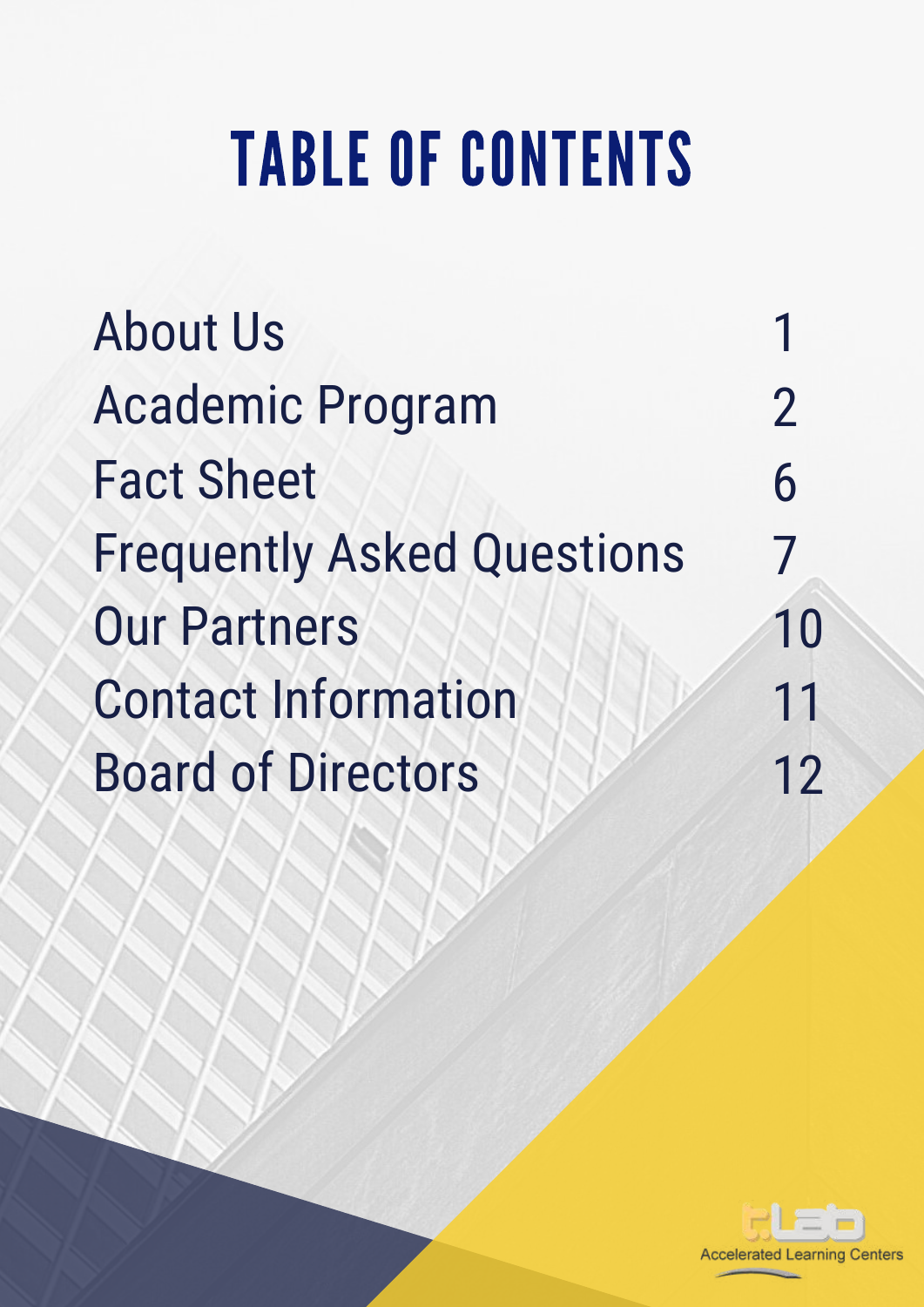

### **About Us**

### t.Lab

t.Lab is a not for profit high-performance learning laboratory founded in 2007 that serves students in pre-kindergarten through undergraduate. t.Lab focuses on assisting students and parents with realizing extraordinary academic achievements by leveraging a hybrid curriculum including Humanities, Leadership, Liberal Arts, and STEM disciplines. The delivery model harnesses both skilled professional learning facilitators and a digital virtual content delivery system. Engaging and assisting parents in student development is a core competency.

t.Lab is headquartered in Garden City, Michigan at Schoolcraft College, and supports parents and students worldwide.

Since our inception, we have served approximately 3,800 parents and students in the U.S., Hungary, Kenya, Lebanon, Nigeria, and the Philippines.

### Mission

Our mission is to create extraordinary academic achievement especially among urban students, to prepare them to assume leadership roles in careers as entrepreneurs, physicians, nurses, research scientists and in other professions.

### Why Us

We are driven by our passion to lead and outperform the market. Our accelerated learning model, while still developing, is producing extraordinary academic results. Your return on investment can easily be measured by our results in the following areas:

- 1. Academic Performance (Median ACT Score & GPA)
- 2. Parental Coaching and Engagement
- 3. Scholarship Development Strategy & Execution
- 4. Internal Investment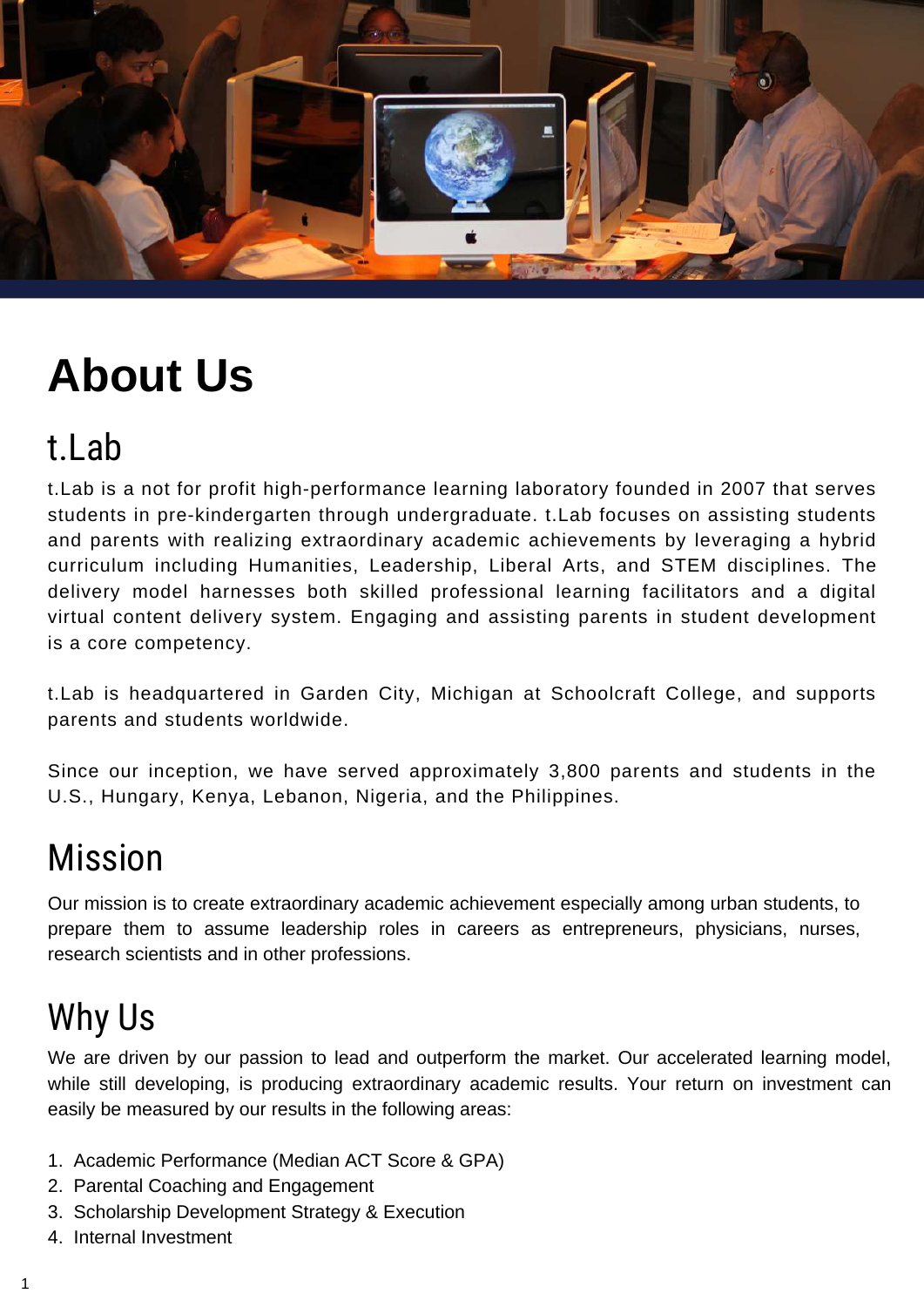### **Academic Program**

### Academic Performance

t.Lab's custom curriculum is based on the American College Testing (or ACT) core competencies. Therefore, student academic skill development focuses on English, Math, Reading and Science. In addition, our curriculum includes language, leadership development and technology. Our standards of performance far exceed those of most K-12 academic institutions including a top 10th percentile performance standard. Our expectations and performance standards are well above the market standards. We are aggressively pursuing a "college competence standard" for all students by the end of 6th grade. This standard requires that our 6th grade students will realize a minimum composite score of 21.5 on the ACT.

**Accelerated Learning Centers** 



A principle covenant of our academic performance model is predicated on scholarly research that examined the effect of quality tutoring on academic performance. This research concluded that 1 hour of quality tutoring per week, combined with an average K-12 curriculum, should enable students to realize 3-5 completed grades per year. Therefore, t.Lab seeks to provide each student with a minimum of 2 hours of quality tutoring each week. Our students average a Caucasian Americans range of 6-12 hours per week in academic development activity outside of their normal K-12 curriculum. Our FY 2020 median ACT Score is "30.7" in a market where the highest median ACT score by ethnicity was "24.9" (Asian Students).

### Parental Coaching and Engagement

Parent University is the most significant element of t.Lab. We provide parents and guardians with assistance in child development, academic development, college selection, scholarship development, and guiding students through their college careers. Activities include planned formal monthly seminars and ongoing training and development in areas such as emotional intelligence, leadership assessment, and technology skills. 95% of our parents who regularly engage in our Parent University are realizing targeted performance objectives from their children. This would include metrics like grade point average (GPA), ACT Scores, and college scholarships to name a few. Participation in Parent University is a requirement for all parents.

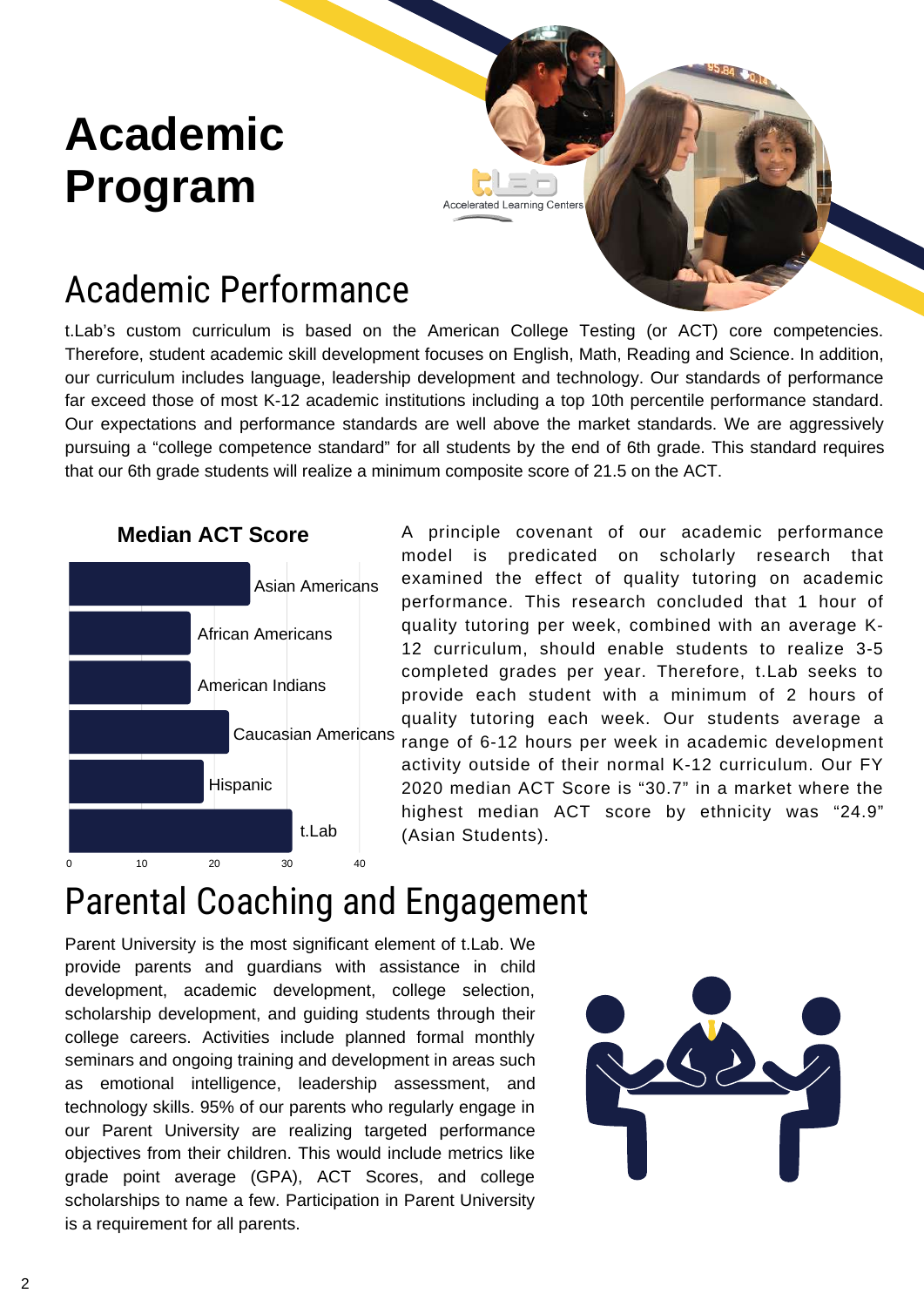

### Scholarship Development Strategy & Execution

A four (4) year college degree is valued at \$250,000. Our college scholarship target is a minimum of \$300K per student. Our formal college scholarship development strategy and execution program is rapidly improving in both efficiency and effectiveness metrics. In fiscal year 2020, t.Lab high school seniors (5) are expected to realize more than \$1M in academic scholarships. Likewise, our formal "high school to college transition program" continues to yield significant results. In FY 2020, no freshman student was required to take a remedial course.

### Internal Investment

t.Lab uses a service fee model to partially support operations. As well, most years we conduct two fundraisers. Since FY 2008, t.Lab has invested a range of 55% to 75% of collected service fees into students and parents. Through our discounting and scholarship programs, we invested \$61,359.32 in FY 2020. t.Lab's leadership including the founder, board of directors and strategic partners have made considerable cash investments each year.

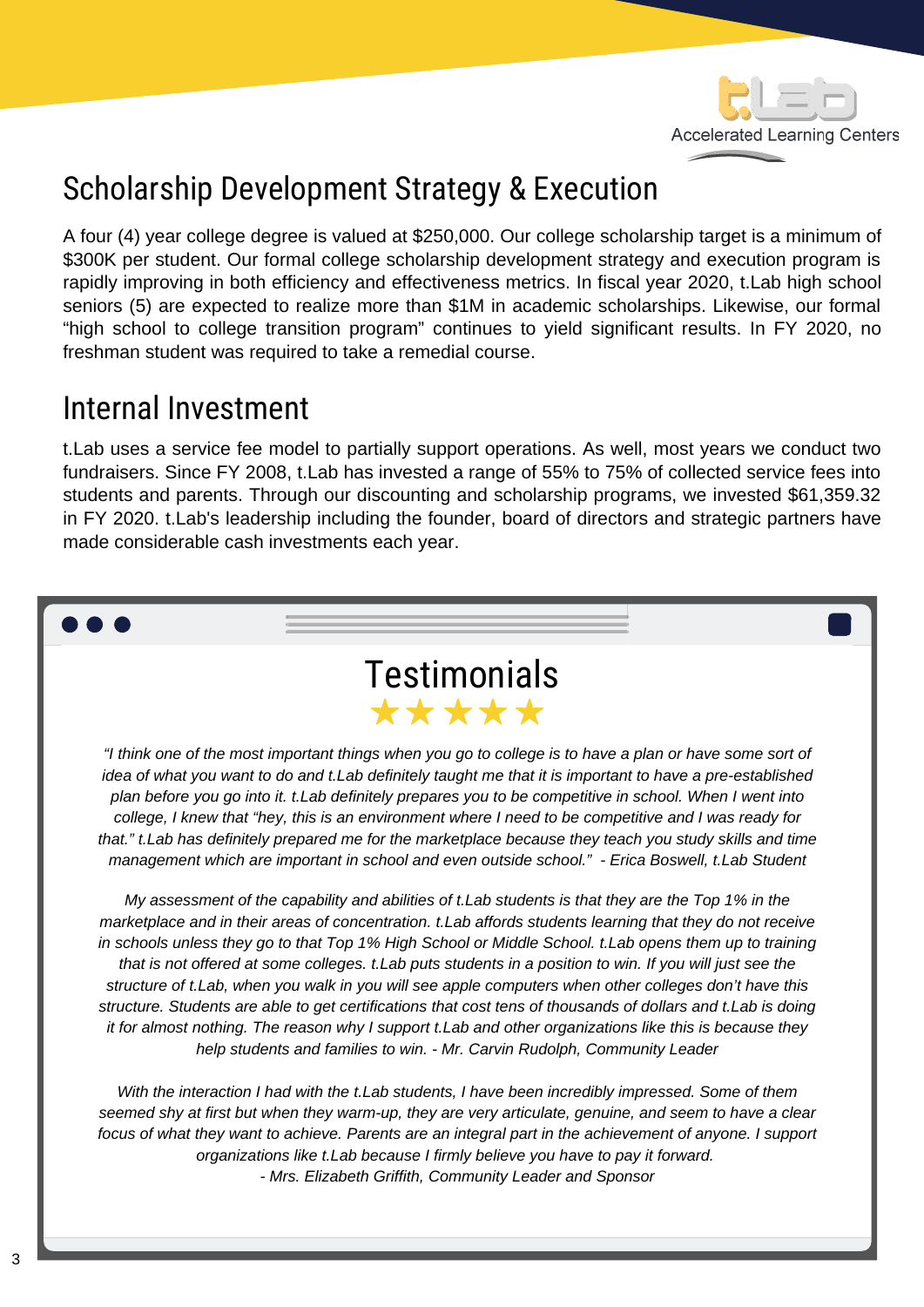

### Our Curriculum

We believe that a self-directed learner is the best learner. Therefore, our model of learning and teaching is predicated on each individual student "learning how to learn." Our learning analyst, learning facilitators, coaches, mentors and tutors "facilitate" the learning process, engaging parents, motivating students to excel, and providing a resource for applying the disciplines we teach.

Our goal is for students to master college level competence in core subjects by the end of sixth grade. Accomplishing this will require strong academic preparation and growth. To that end, t.Lab offers a wide range of curriculum designed to strengthen the academic ability of students and prepare them for college.

t.Lab's Core Programs are:

- English
- Mathematics
- Reading
- Science
- Writing
- Humanities
- Foreign Language
- Advanced Mathematics
- Advanced Computer Science *(leveraging t.Lab's proprietary curriculum)*
- Public Speaking
- ACT Preparation
- SAT Preparation
- Essay Contest
- Vision Night
- Calculator Training
- Memory Training
- Spelling Bee
- Study Skills Course
- Technology Skill Development & Certification (over 150 technologies)
- Financial Laboratory and Bloomberg **Training**
- Leadership Development *(leveraging t.Lab's proprietary leadership model)*
- Mentorship *(leveraging t.Lab's R&D model)*
- Parent University *(leveraging t.Lab's student development model)*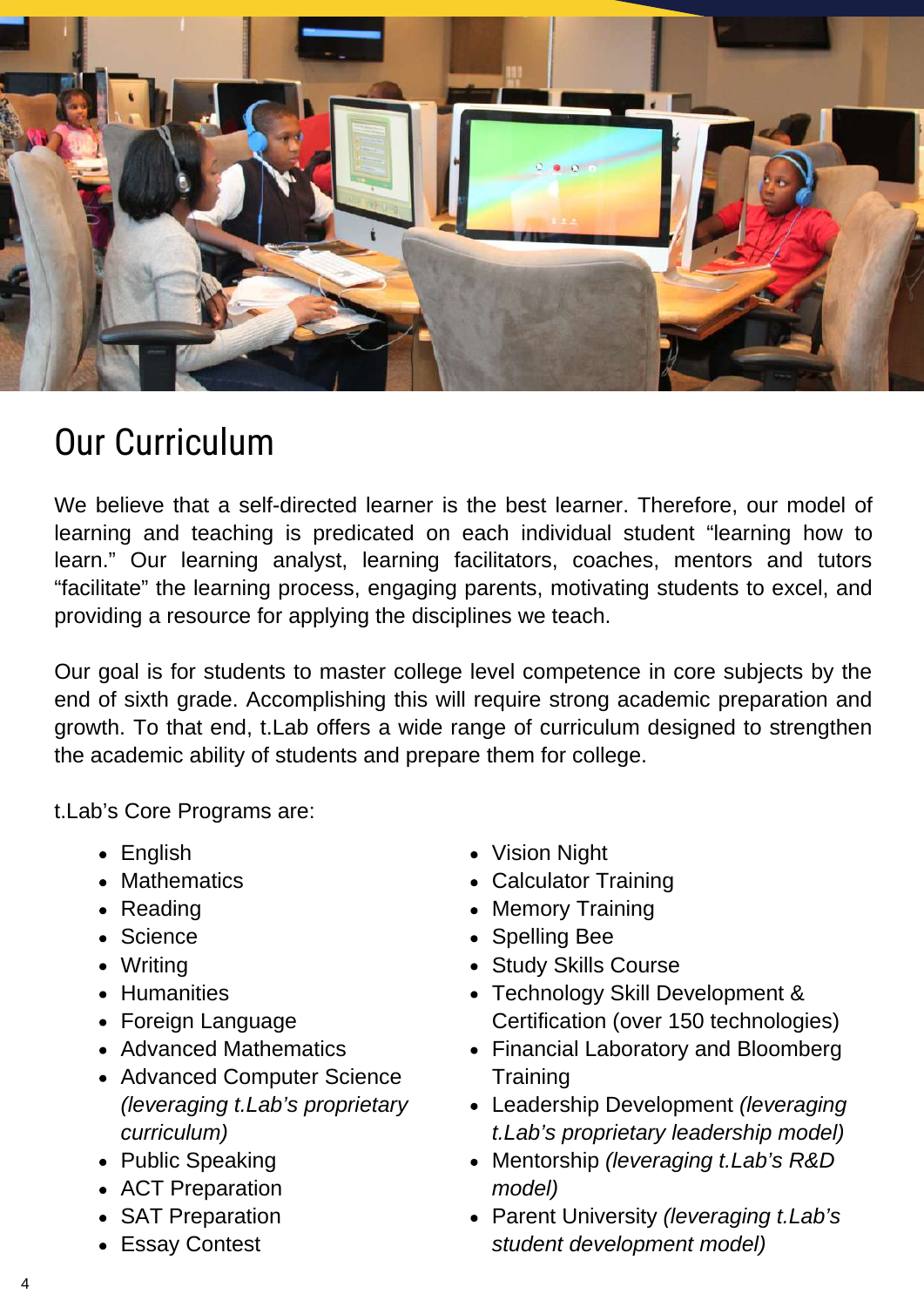

### t.Lab Model Facility at Schoolcraft College

We designed our facilities to enable academic excellence. We pride ourselves in facilitating and teaching thus, our environment must reflect this reality. Included in our laboratories are iMacs, iPads, 3D Printers, with 55-inch Wide Screen TVs, video conferencing capabilities, electronic whiteboards, and financial trading floor simulation (Bloomberg). Most centers can accommodate up to 50 students in its physical location and thousands of students virtually.

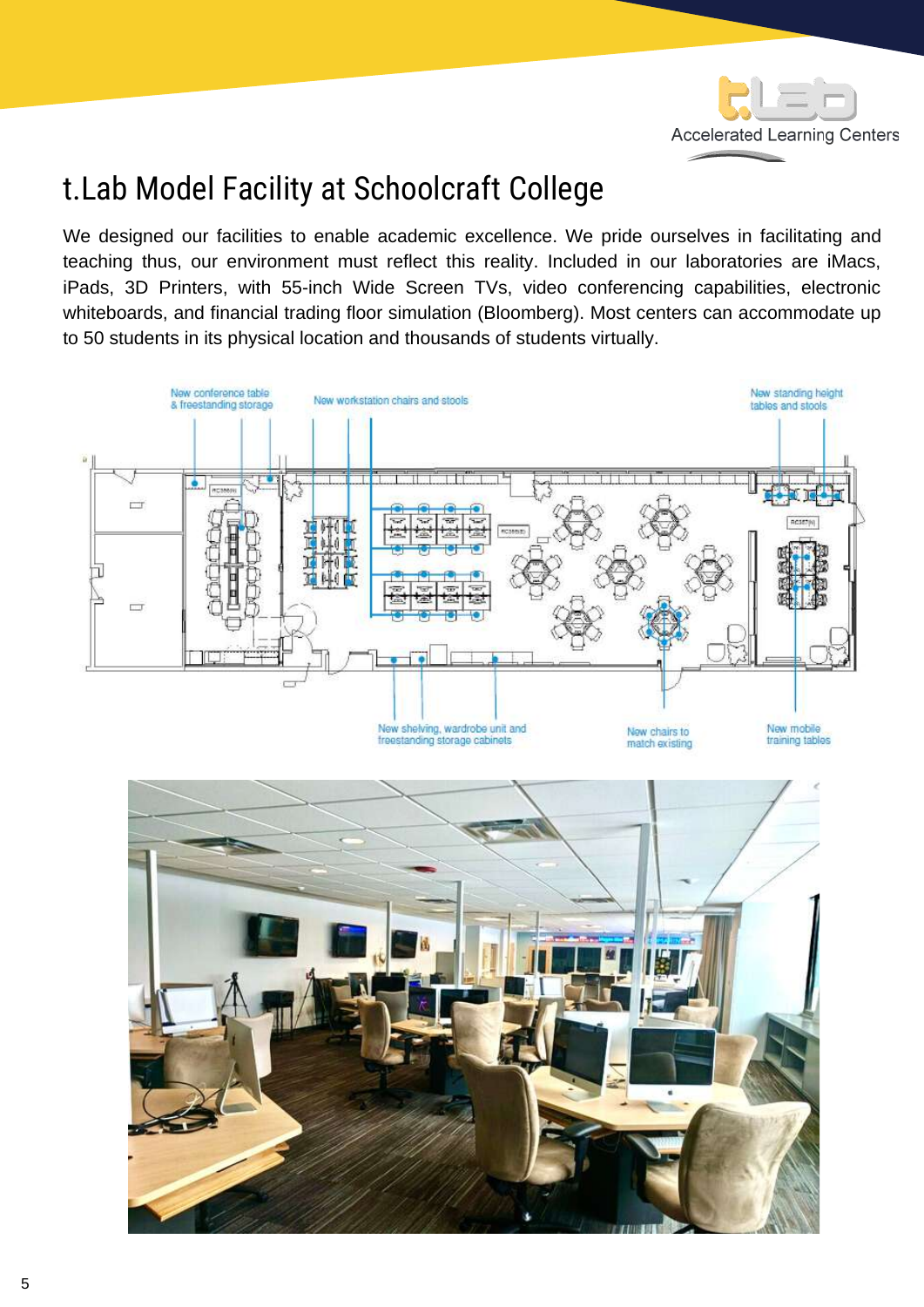

### **Fact Sheet**



t.Lab is a non-profit organization founded in 2007 which operates a high-performance learning laboratory for students in prekindergarten through undergraduate. It is focused on creating extraordinary academic achievement, especially among urban students, to prepare them to assume leadership roles in careers as entrepreneurs, physicians, nurses, research scientists and other professions.



t.Lab uses data-driven software applications and the support of experienced tutors to help accelerate learning. Its goal is for students to successfully complete three academic course loads (or grades) of Math, Reading, Writing, and Language each year.



Students work with the chief learning facilitator online or in t.Lab's facilities to develop an individualized course of study. The software applications t.Lab uses are designed to make continual assessments of the student's progress and benchmark achievement on a regular basis.



t.Lab's core academic programs are Mathematics, Advanced Mathematics, English, Humanities, Reading, Science, Language, Computer Science, Advance Computer Science, Public Speaking, Technology Skill Development and Certification, ACT Preparation, SAT Preparation, Study Skills Course, Financial Laboratory and Bloomberg Training, Leadership Development, Mentorship, and Parent University. t.Lab is a Pearsonvue Training Center and Cisco Systems Academy.



t.Lab serves students globally. t.Lab currently has students from the U.S., Kenya, Lebanon, Nigeria, and the Philippines. The program is open to all students in pre-kindergarten through undergraduate.



t.Lab's laboratory is equipped with leading edge technologies including computers, 3D printers, tablets, interactive electronic whiteboards, 55-inch monitors, financial trading floor simulation, and video conferencing capabilities.



Students can participate in the program for a one-time assessment fee of \$195. Monthly fees are \$195, \$249, and \$299. College Preparation Training is available. Scholarships are available for families with demonstrated need.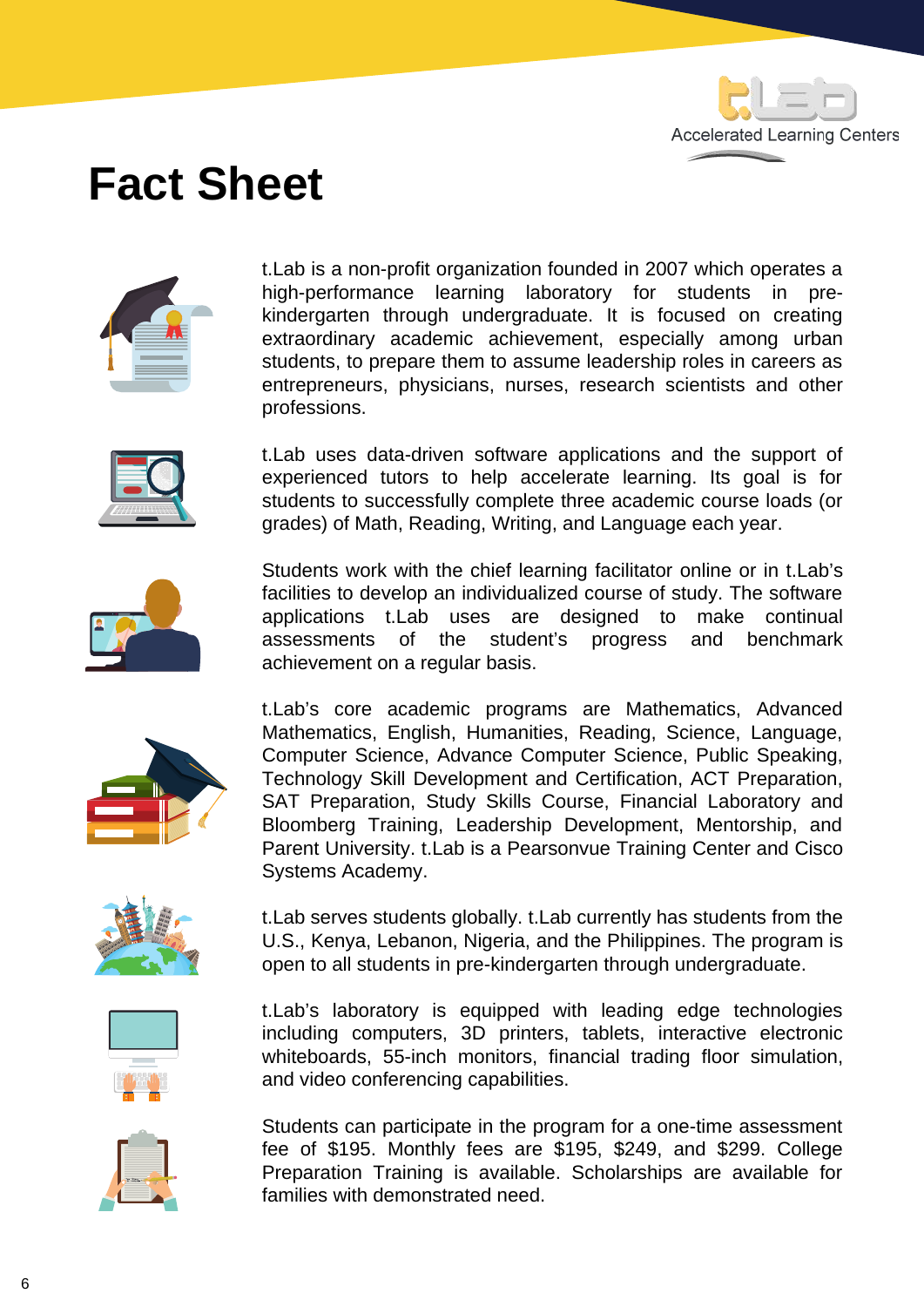

### **Frequently Asked Questions**

#### **What is Technology Laboratory and Professional Development Center (t.Lab)?**

Founded in 2007, t.Lab is a Detroit-based not for profit, high-performance learning laboratory that serves students in pre-kindergarten through undergraduate. Its mission is to create extraordinary academic achievement, especially among urban students, to prepare them to assume leadership roles in careers as entrepreneurs, physicians, nurses, research scientists and other professions.

#### **What is accelerated learning?**

Accelerated learning is a comprehensive strategy that allows students to progress through specific curricula at rates faster or ages younger than the norm. t.Lab's goal is to propel all students to new levels of performance, whether they are already successful learners or need help to take their academic performance to the next level.

#### **How does t.Lab accelerate learning?**

We use data-driven technology programs and the support of experienced tutors to help accelerate learning. Our goal is for students to successfully complete three academic course loads (or grades) of math, reading, writing and language each year. For example, a second-grade student completing one year at t.Lab would operate at a fifth-grade level in math, reading, writing and language by the end of the year.

#### **How does the program work?**

After registering online, students work with the chief learning facilitator to design an individualized curriculum and course of study. The program strengthens academic skills in core subjects such as speed-reading and foreign language and also offers students the opportunity to pursue activities such as journalism and photography. t.Lab's software applications evaluate and benchmark student achievement on an ongoing basis. Students may work as few or as many hours as they desire, but recommendations will be made according to the stated goals of the student and the parents.

#### **Where do the students work?**

Students can work online from home, at an internet café or library, or can visit one t.Lab's state-of-the-art computer lab. As many as 70 percent of t.Lab's students work from home.

#### **What is t.Lab 's curriculum?**

Our Core Academic Programs are: Math, Advanced Math, English, Humanities, Reading, Science, Language, Computer Science, Advanced Computer Science, Public Speaking, Technology Skill Development and Certification, ACT Preparation, SAT Preparation, Study Skills Course, Calculator Training, Memory Training, Financial Laboratory and Bloomberg Training, Leadership Development, Mentorship, and Parent University.

#### **What software applications are used?**

We utilize several interactive software applications, from established companies with national track records to develop skills in our learners.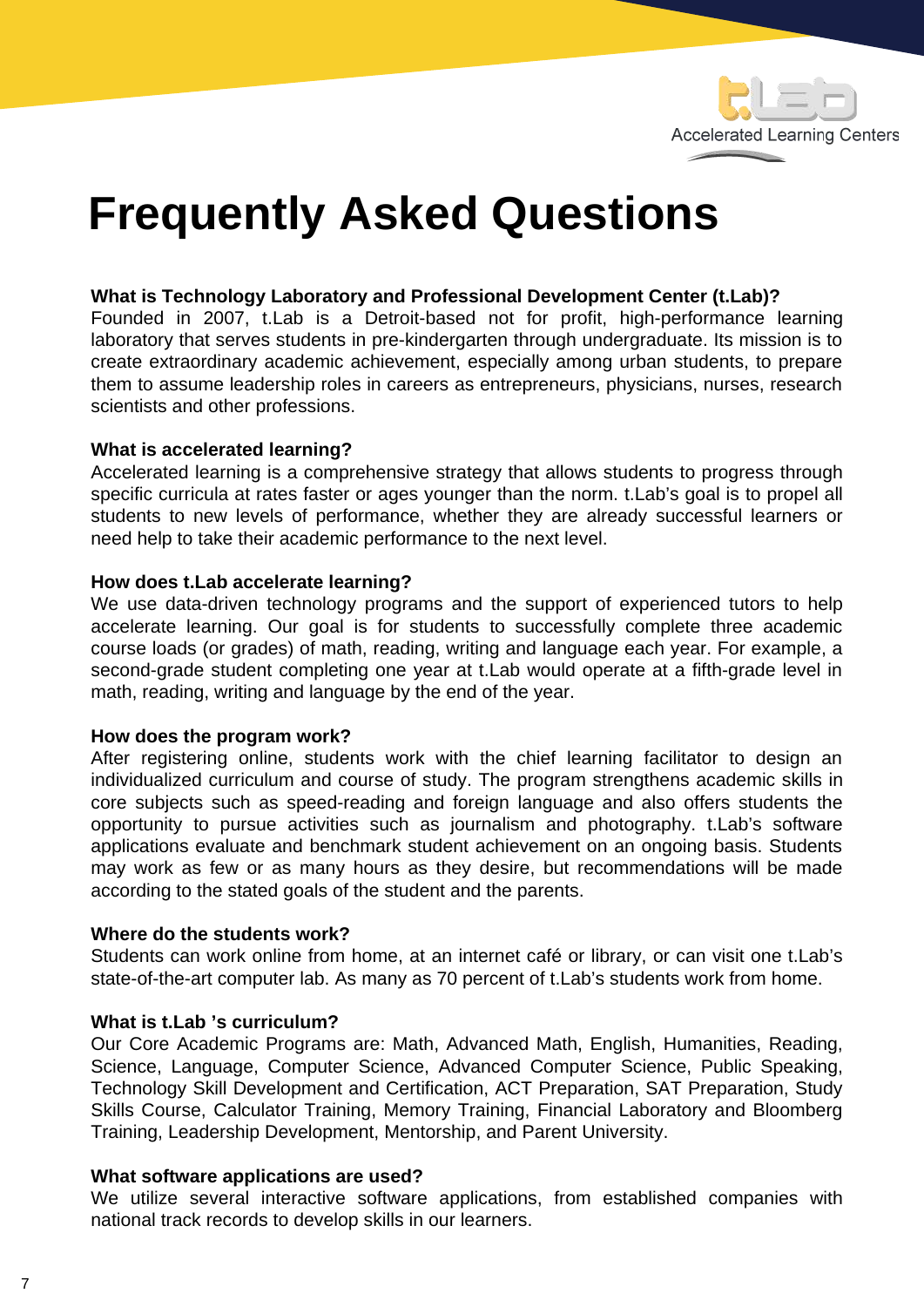

### **Frequently Asked Questions**

#### **How does t.Lab's differ from traditional education and tutorial programs?**

We focus on making sure students master each skill set within the curriculum. To do this effectively, we collect extensive data that other programs do not. For example, most national assessment tests are focused on outcome-based testing, which looks solely at performance at a specific point in time. Instead, our system makes continuous assessments to determine if the student is truly learning and mastering the skills needed for success. t.Lab strives to create an environment that nurtures and motivates the whole student.

#### **Where do the students enrolled in the program come from?**

t.Lab serves students from the U.S., Hungary, Kenya, Lebanon, Nigeria, and the Philippines. The program is open to all students in pre-kindergarten through undergraduate.

#### **How are tutors selected and trained?**

Our tutors are individuals from a diverse background that demonstrate a high level of technical proficiency and skill in t.Lab's competencies of English, Math, Reading and Science. They have an intense desire to assist and empower students with establishing and enhancing core academic skills, leadership competencies, and self-esteem using a formal "positive reinforcement behavioral" methodology. We offer additional training and support that enables them to successfully interact with our students on several levels.

#### **What is the primary role of the tutors and how do they assist with learning?**

The primary role of our tutors is to help students understand and grasp the real-life applications of the curriculum offered at t.Lab. On a daily basis, tutors interact directly with students, either in the lab or through WebEx, a Web-based content-delivery tool that allows the tutors to see what the students are working on, give input and answer questions.

#### **How is t.Lab's center equipped?**

Our center is equipped with state-of-the-art electronic equipment and software including: iMac computers, electronic whiteboards, 55-inch monitors, video conferencing capabilities and financial trading floor simulation (Bloomberg).

#### **Is the program all year-round?**

Yes. The academic school year is from September to September.

#### **Is there a fee to join t.Lab?**

The Assessment Fee is \$195.00 and is non-refundable. Enrollment requires a minimum three-month commitment. Tuition Fees are due the first of every month. The tuition fees for students are as follows:

Pre-Kindergarten – 5th Grade: \$195 per month 6th – 8th Grade: \$249 per month 9th – 12th Grade: \$299 per month

Beyond 12th Grade is based on needs assessment. Fees are due on the 1st of each month.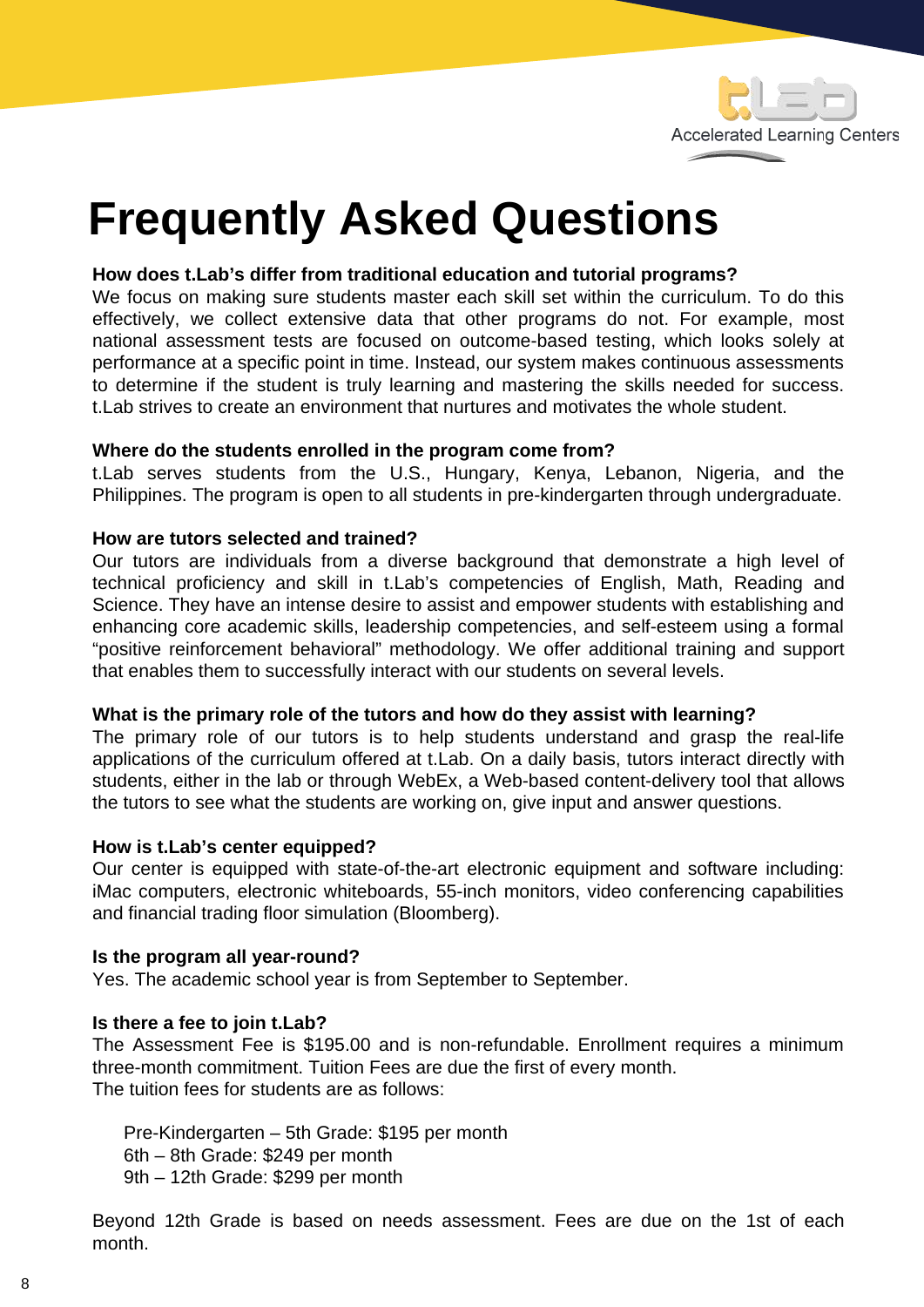

### **Frequently Asked Questions**

#### **Is there a fee to join t.Lab?**

The Assessment Fee is \$195.00 and is non-refundable. Enrollment requires a minimum three-month commitment. Tuition Fees are due the first of every month. The tuition fees for students are as follows:

 Kindergarten – 5th Grade: \$195 per month 6th – 8th Grade: \$249 per month 9th – 12th Grade: \$299 per month

Beyond 12th Grade is based on needs assessment. Fees are due on the 1st of each month.

#### **Are scholarships available?**

Yes. Scholarships are available for those with demonstrated need.

#### **Are parents required to participate?**

Yes. We understand that students cannot succeed on their own. They need tremendous support and encouragement from parents, mentors, administrators and tutors. Our model encourages and supports parental involvement and provides several avenues for participation, including training sessions and a yearly parent's conference.

#### **How do I enroll my student?**

Visit t.Lab at www.tlab-global.com to complete an online registration form. After completing registration, an enrollment counselor will contact you to confirm your participation, assist you in making a one-time (non-refundable) assessment fee payment, schedule a parental orientation and student academic assessment session.

#### **Are there fundraising requirements?**

Since 2012, t.Lab hosts an annual Black Tie Ball. The Ball celebrates community leaders and students at the college, high school, middle school, and elementary school levels for excellence in academics and leadership.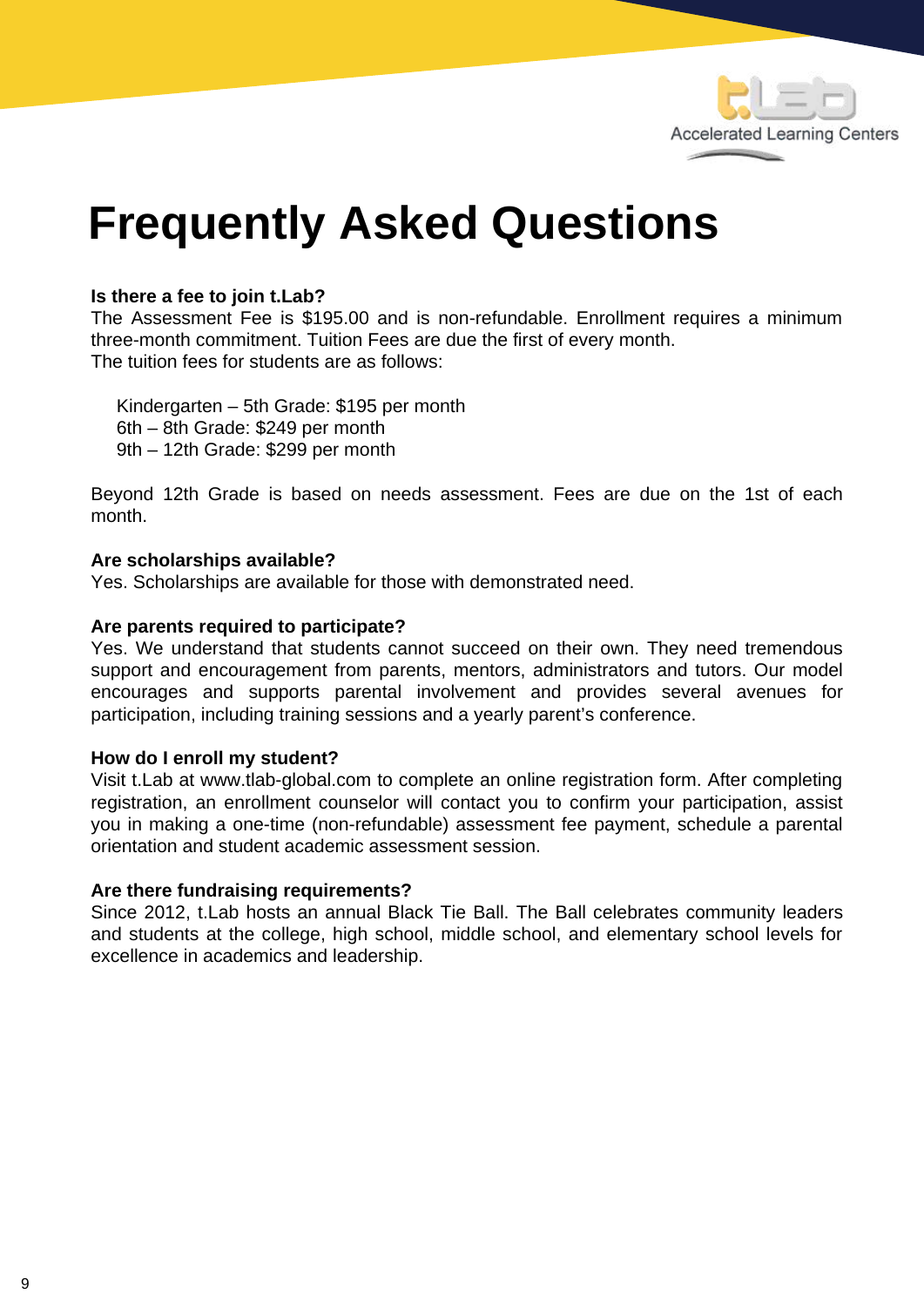

### **Our Partners**

- Acquire One
- Advocate Aurora Health
- AEL-Span, LLC
- ARD Logistics
- Ariel Investments
- Ascension Providence
- BFDI Education Services
- Black Family Development, Inc.
- Bosch Corporation
- Center Line Electric, Inc.
- Church Mutual Insurance Company
- CNC Group, LLC
- Comer Holdings, LLC
- Comerica Bank
- Crown Automotive Systems
- CVS Health Corporation
- DTE Energy
- Faurecia
- GAA Manufacturing and Supply Chain Management
- Global Leadership Forum
- HCE INTL
- Kettering University
- Knight Foundation
- Mango Languages
- McDonald's
- MGM Grand Detroit
- Morgan Stanley
- NerdsXpress
- Oakland University
- Patterson-Bryant
- PNC Bank
- Primerica
- Ralph Evinrude Foundation
- Sheila Hughes Insurance Agency
- Spectrum
- St. John Health System
- TFC Bank
- The Robert D. Scott Foundation
- The Skillman Foundation
- The Washington Group, LTD.
- University of Michigan
- Vitec, LLC
- Wayne County Sheriff's Office
- World Wide Technology, Inc.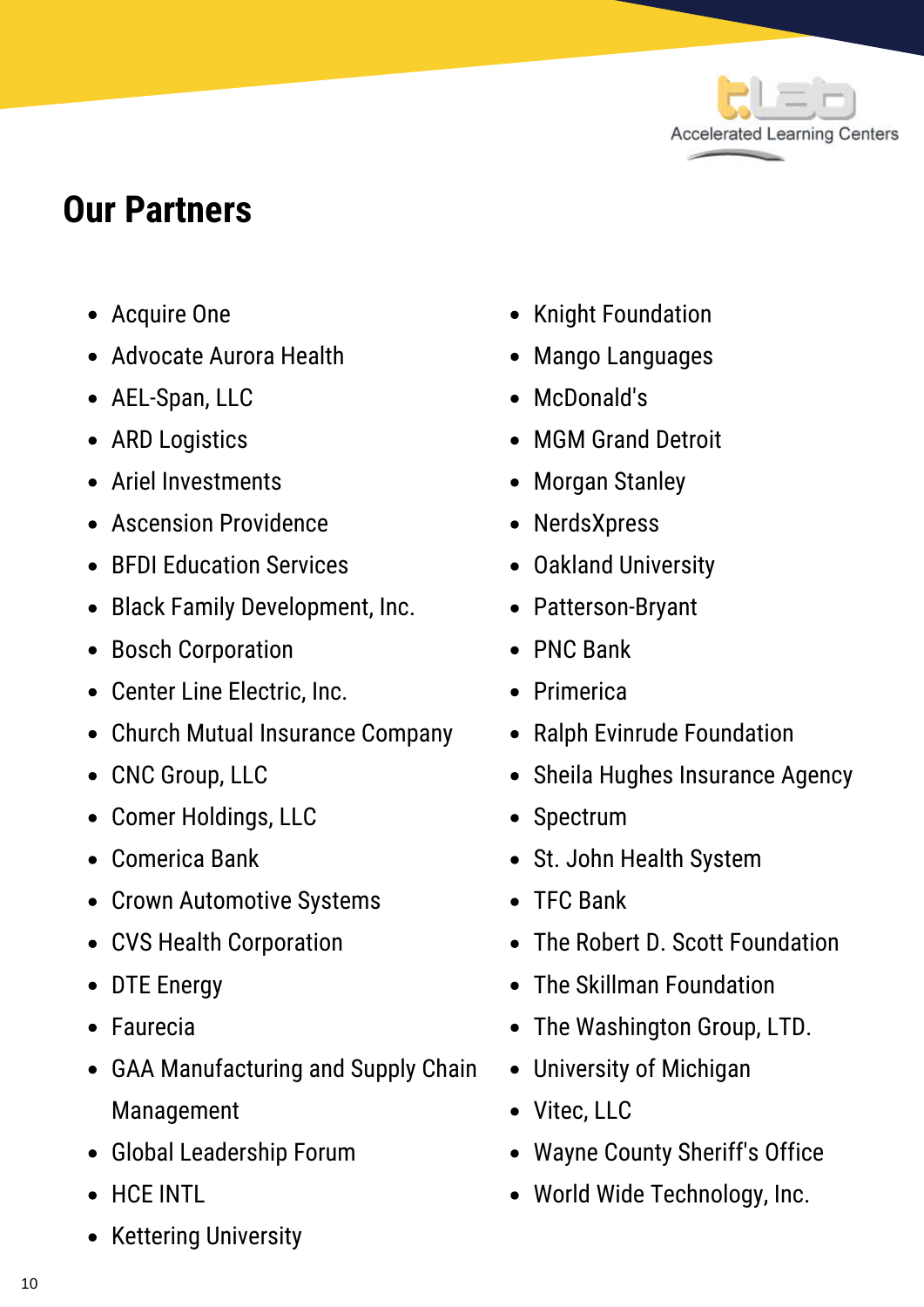

### Contact Information

Thank you for your interest in t.Lab! Your participation and support are vital for our continued success.

If you need more information, please use the following contact information to reach us:



### **Location**

1751 Radcliff Garden City, Michigan 48135



**Office Hours** Monday to Friday: 9 AM to 8 PM Saturday: 9 AM to 5 PM



**Virtual Center** Accessible 24/7



[www.tlab-global.com](http://www.tlab-global.com/) **Website**



888 327 3387 **Telephone Number**



info@tlab-global.com **Email Address**





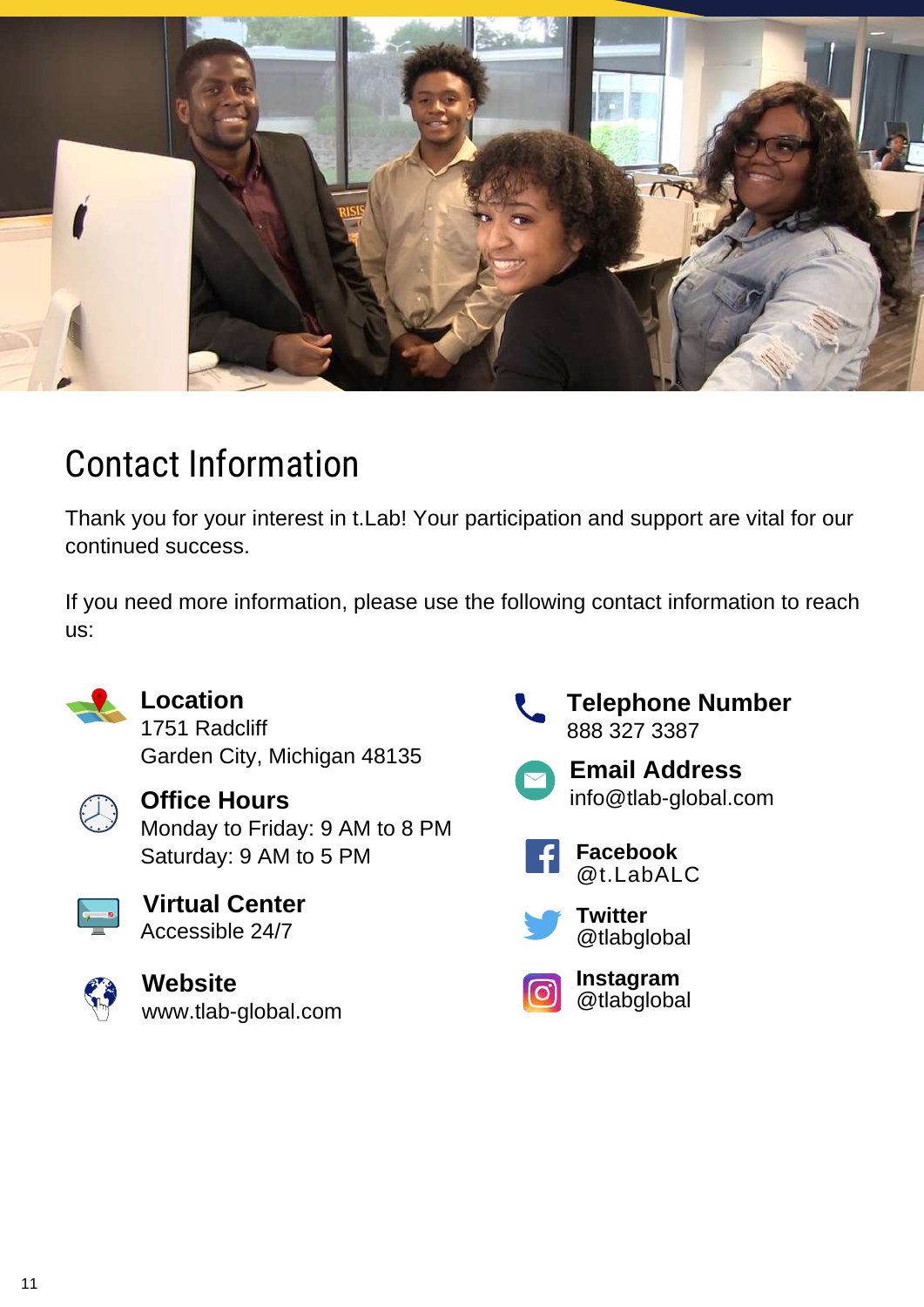

### **BOARD OF DIRECTORS**



**Rev. Larry Bullock** Senior Pastor Living Faith Cathedral Worship Center Church



**Dr. Pamela Floyd** Physician Private Practice



**Dr. Clarence Nixon** Founder t.Lab and Acquire One



**Rev. Henry Cotton** Mayor, Bastrop, LA President, Sage Group



**Bishop Benjamin A. Gibert** Board Chairman Emeritus (May 1, 1964 - February 28, 2017)



**Ms. Joyce Washington** Board Chairman Emeritus



**Ms. Danielle Williams** Revenue Management Consultant (Compliance) Trinity Health (HQ Michigan)



**Mr. Donald Dixon** CEO Dixon and Associates



**Dr. Tony Lyons** President P2e Solutions LLC



**Atty. Angela Williams** Deputy General Counsel Detroit Housing Commission